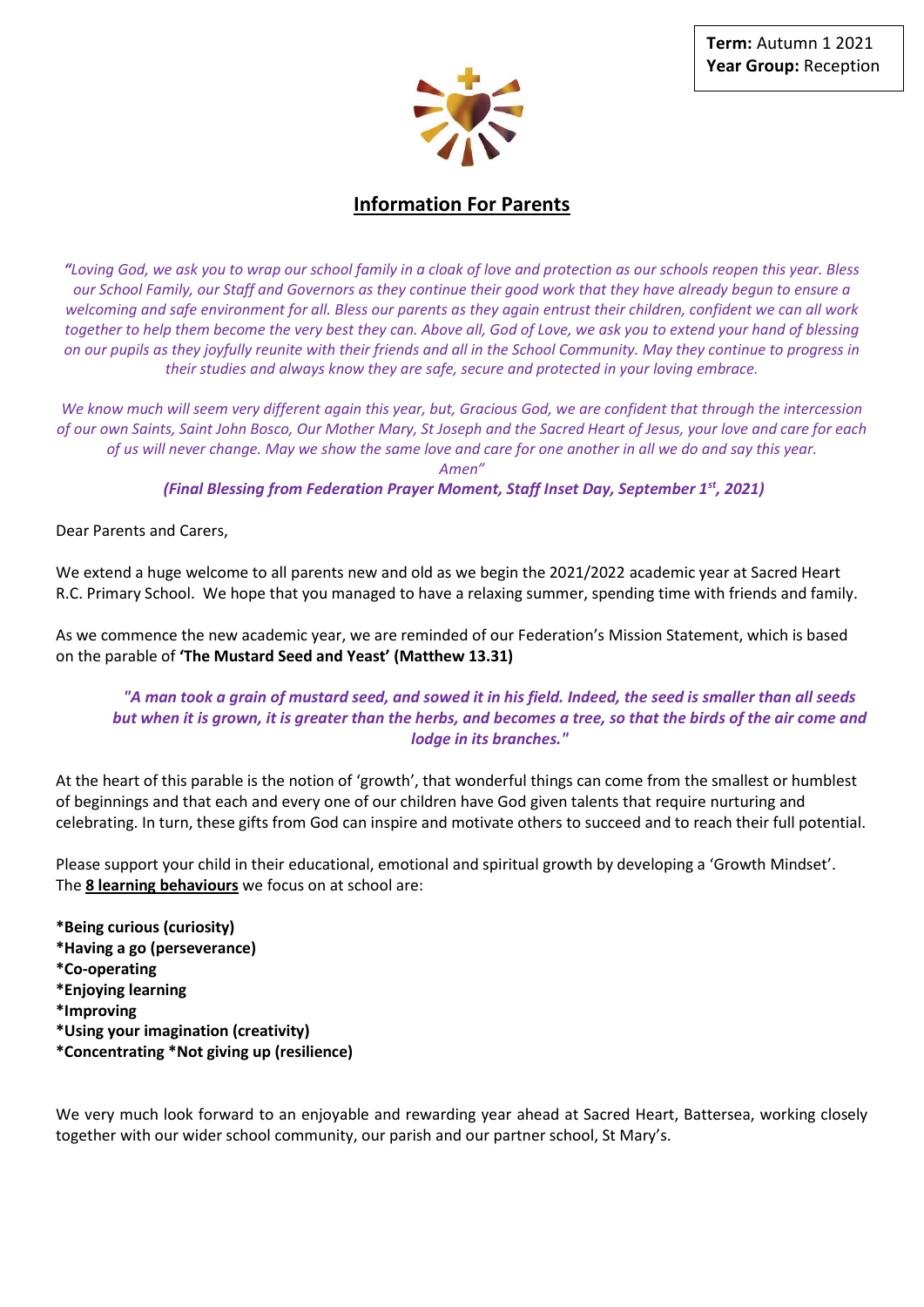

# Teaching and Learning in the Reception Classes Autumn Term 1, September 2021 - Ourselves

# Early Years Foundation Stage Prime Areas for learning



# **Personal, Social & Emotional Development**

I will be learning about making new friends and meeting my new teachers. I will remember the things that I like to do at home with my family as well as the things I enjoy learning at school. I will be learning my class rules and my new routines. I will be talking about my family and the favourite things I like to do at home and at school.

## **Language and Communication**

I will begin to develop my communication skills, using a variety of words and forms of expression, and I will try to use full sentences when communicating with others. I will begin to relate my own experiences to others in my group. I will ask questions and give explanations, responding appropriately to the questions of others. I will be learning a range of new songs. I will begin to engage in story times.







# **Religious Education**

I will be learning about myself as a baby and myself now. I will learn that we are all special and that my name is important. I will learn that God knows and loves each person. I will be learning my daily prayers and begin to learn the Our Father and Hail Mary. I will be learning how to be quiet and respectful during prayer times, to place my hands together in prayer and know the sign of the cross.

#### **Physical Development**

I will continue to develop my spatial awareness and hand to eye coordination through a range of activities indoors, outdoors and during P.E sessions. I will be learning about the effects of physical activity on my body and consider what I need to do to keep my body healthy. I will learn to use a range of tools and know how to use them safely. I will begin to think about which foods I like and how to make healthy choices.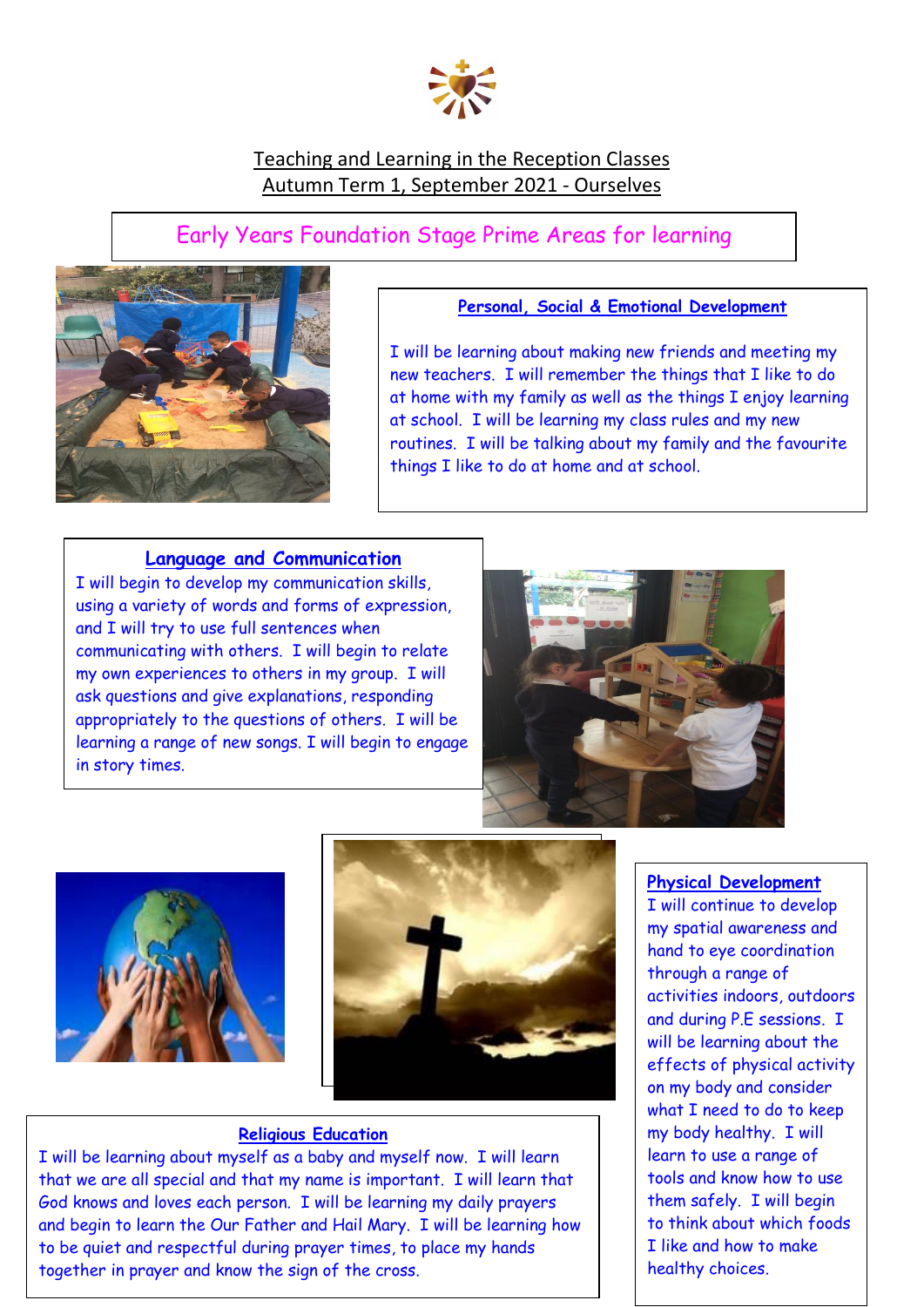# Early Years Foundation Stage Specific Learning Areas



 count accurately to 10 and beyond. I will I will continue to learn about numbers to develop my counting skills and begin to learn about addition and subtraction, through songs, rhymes and practical activities. I will use a range of mathematical vocabulary to describe shape, size and pattern. I will sort and order objects according to their size, colour, shape and length.

# **Literacy**

Reading-I will listen to and respond to a range of Julia Donaldson stories related to our topic and I will learn to recall and retell a story. I will be learning about the author Julia Donaldson and her stories; exploring them through role play, art, music and literacy. Writing-I will begin to learn about phonics and how we use letters and sounds to make words and sentences. I will continue to practise writing my name and develop my **Mathematics** writing through focused and independent activities.



#### **Expressive Arts and Design**

I will role-play my own experiences in the home corner and begin to retell stories through drama. I will learn to use a range of musical instruments and begin to make up my own songs. I will learn a range of painting techniques and will represent my ideas using a variety of materials which I will access independently. I will use resources to create art work stimulated by the Julia Donaldson texts.

#### **Understanding the World**

about the things I like to do in school and think I will look at pictures of homes and our school. I will name and describe people that we know in school and at home. I can begin to use words to describe what I can see, hear and feel when outside and inside. I will think about my own home and talk about where I live, what my home looks like and what I like to do at home with my family. I will begin to learn how homes are constructed, plan and build my own constructions. I will think about what I would like to learn next.



Please note that we spend much of our day in the outdoor learning environment so your child will need to wear a coat that they can easily put on and take off by themselves.

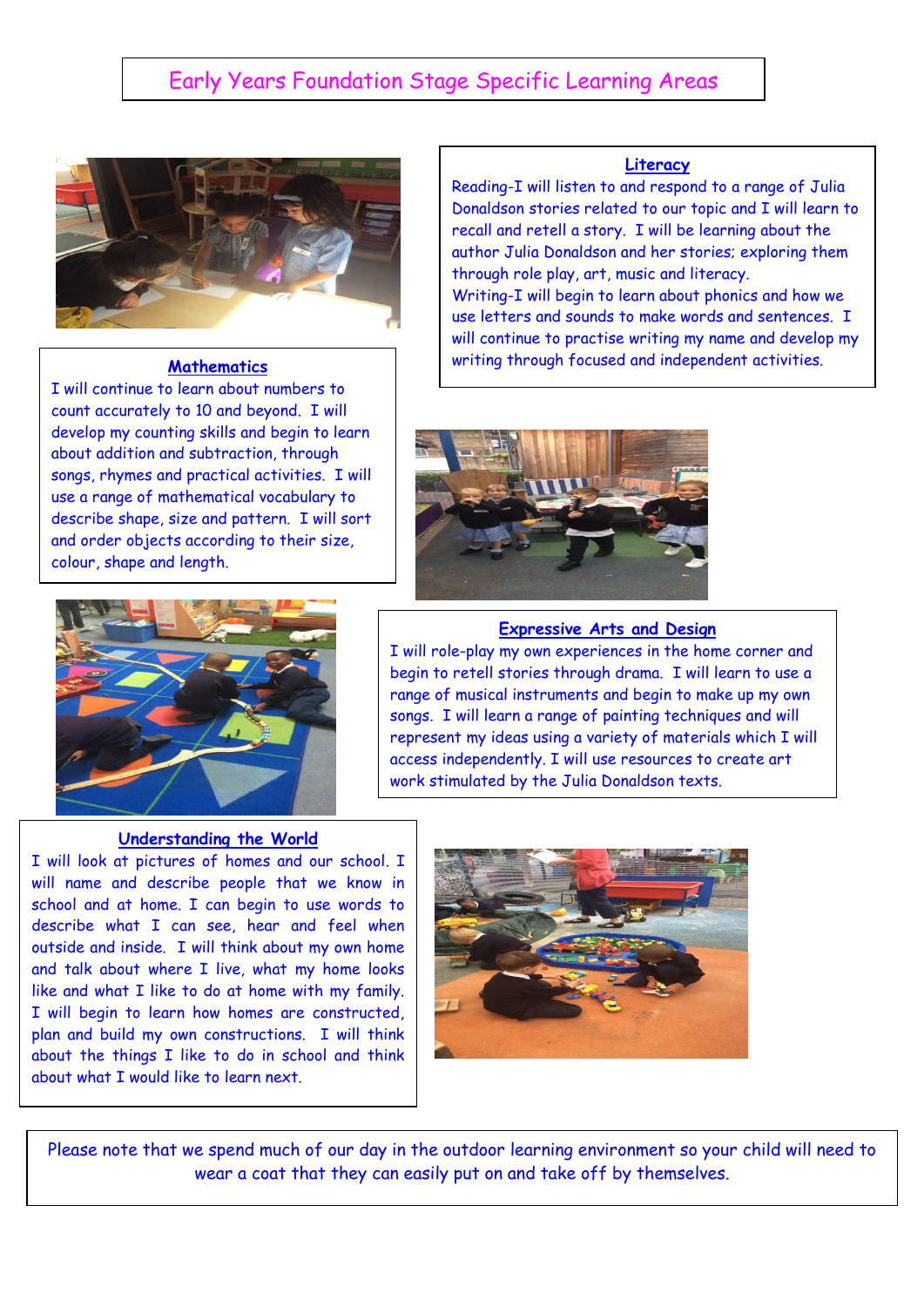| Area of                             | How can I help my child at home?                                                                                                                  |  |  |
|-------------------------------------|---------------------------------------------------------------------------------------------------------------------------------------------------|--|--|
| <b>Development</b>                  |                                                                                                                                                   |  |  |
| <b>Communication</b>                | Encourage your child to talk to you about what they did at school today?                                                                          |  |  |
| and Language                        | Encourage your child to speak in full sentences.                                                                                                  |  |  |
| <b>Development</b>                  | Encourage your child to develop their listening skills by asking them to recall what has been said to them in                                     |  |  |
|                                     | conversation.                                                                                                                                     |  |  |
|                                     | Encourage your child to take turns in conversation - listening is just as important as speaking.                                                  |  |  |
|                                     | Encourage your child to run and climb, reminding them of ways in which they can keep themselves safe                                              |  |  |
| <b>Physical</b>                     | whilst doing so.                                                                                                                                  |  |  |
| <b>Development</b>                  | Encourage your child to run, hop, skip and jump with two feet together.                                                                           |  |  |
|                                     | Ask your child to practise balancing on one foot and then the other.                                                                              |  |  |
|                                     | Encourage your child to hold a pencil between their thumb and first two fingers in order to develop a good                                        |  |  |
|                                     | pencil grip.                                                                                                                                      |  |  |
|                                     | Practise threading pasta onto string together.                                                                                                    |  |  |
|                                     | Encourage your child to talk about the new friends they are beginning to make. What do they enjoy doing                                           |  |  |
| <b>Personal, Social</b>             | together?                                                                                                                                         |  |  |
| and Emotional<br><b>Development</b> | Reassure your child if they are a little shy, they will soon make new friends. Remind your child that school is<br>a fun and safe place to learn. |  |  |
|                                     | Emphasise why we encourage sharing, turn taking and good manners.                                                                                 |  |  |
|                                     |                                                                                                                                                   |  |  |
|                                     | Encourage your child to talk to you about themselves and who they are within their family.                                                        |  |  |
| <b>Religious</b>                    | Remind your child that they are a child of God?                                                                                                   |  |  |
| <b>Education</b>                    | Do they know that this makes them very special, to their family and to God?                                                                       |  |  |
|                                     | Remind your child of how much they are loved by their families and by God.                                                                        |  |  |
|                                     |                                                                                                                                                   |  |  |
|                                     | Phonics: Encourage your child to listen to and discriminate between different sounds in the environment                                           |  |  |
| Literacy                            | e.g. a car, an aeroplane, a hairdryer.                                                                                                            |  |  |
|                                     | Encourage your child to hear and say the first sound in a word, e.g. sand - sss                                                                   |  |  |
|                                     | Encourage your child to listen out for rhyming words in rhymes, songs and stories. NB: We will be sharing                                         |  |  |
|                                     | books written by Julia Donaldson this half term and these fun books are full of rhyme.                                                            |  |  |
|                                     | Reading: Share your child's reading book with them and try to read a little every day.                                                            |  |  |
|                                     | Try to read picture books with your child as often as possible and encourage them to talk about the story,                                        |  |  |
|                                     | what happened and why.<br>Writing: Encourage your child to write their own name - please note, children should be encouraged to                   |  |  |
|                                     | write a capital letter as the first letter of their name only.                                                                                    |  |  |
|                                     | Sing number songs and rhymes with your child such as, '1, 2, 3, 4, 5, once I caught a fish alive'.                                                |  |  |
| <b>Mathematical</b>                 | Count the number of red/blue cars you see. Practise counting aloud to 10 and beyond if you feel your child                                        |  |  |
| <b>Development</b>                  | is ready, but also to count carefully one item at a time to 5.                                                                                    |  |  |
|                                     |                                                                                                                                                   |  |  |
| <b>Knowledge and</b>                | Talk about school. How do you travel to school?                                                                                                   |  |  |
| <b>Understanding of</b>             | Is school far from or close to home?                                                                                                              |  |  |
| the World                           | Talk about the weather and the changes that are occurring as we begin the Autumn season, such as the                                              |  |  |
|                                     | changing colour of the leaves or cooler, wetter or windier weather.                                                                               |  |  |
| <b>Expressive Arts</b>              | Encourage your child to draw and to talk about their drawings.                                                                                    |  |  |
| and Design                          | Model to your child how to draw a simple person with all features - hair, eyes, ears, mouth, body, arms and                                       |  |  |
|                                     | legs                                                                                                                                              |  |  |
|                                     | Encourage your child to learn and name colours.                                                                                                   |  |  |
|                                     | Sing songs with your child.                                                                                                                       |  |  |

| Homework in/out | Tuesday                     | Friday                      |
|-----------------|-----------------------------|-----------------------------|
| What?           | Maths homework handed in.   | Phonics homework handed in. |
|                 | Phonics homework handed out | Maths homework handed out.  |
|                 | Reading books changed.      | Reading books changed.      |